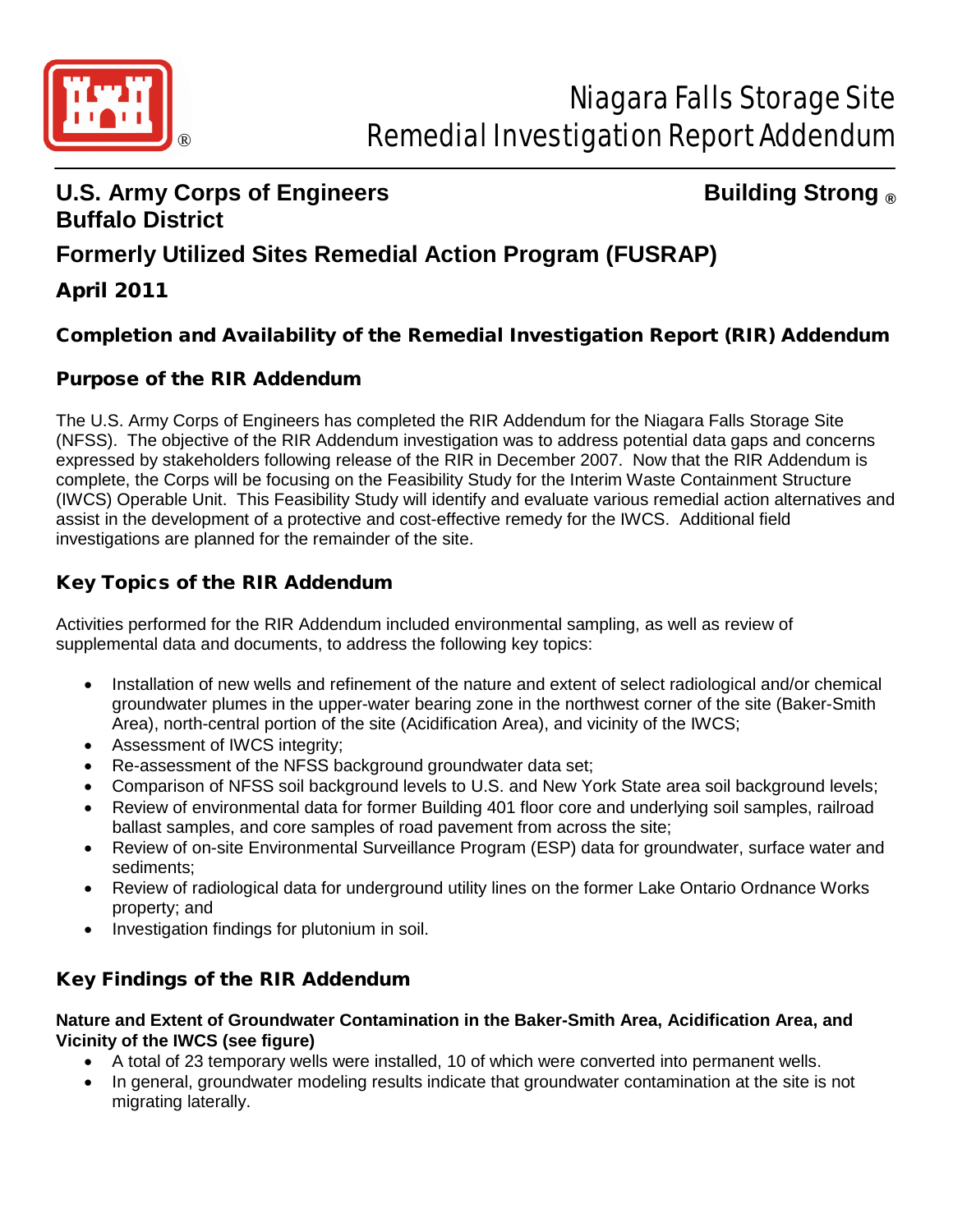

Total Uranium, Dissolved Site Background = 16.7 µg/L Total Uranium, Drinking Water Standard = 30 µg/L

### Legend



Former structure



- Groundwater Sample Location
- Total Uranium Plumes (Dissolved) Concentrations Exceeding Site Background

# *Dissolved Total Uranium in Groundwater at the NFSS*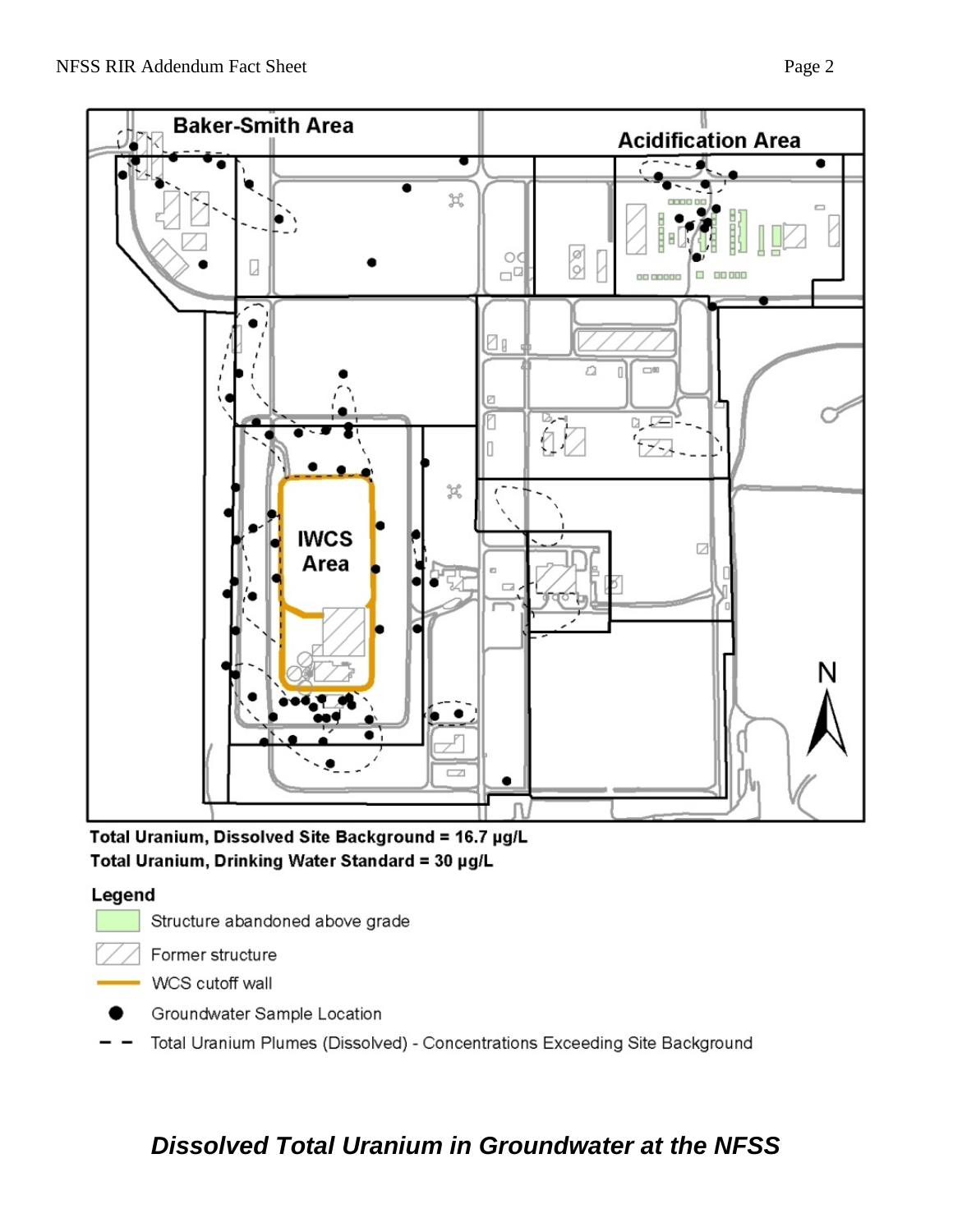- A well installed just beyond the NFSS property near the northwestern corner of the Baker-Smith Area exhibited dissolved total uranium at a concentration of 37.5 micrograms per liter (µg/L), which slightly exceeds the drinking water standard of 30 µg/L. Clean-up criteria have not yet been determined for the site and the drinking water standard is presented to provide perspective. The dissolved total uranium plume is bounded to within the Town of Lewiston property by three wells located within 620 feet of the northern NFSS property boundary. Public access to the Town of Lewiston property is restricted and groundwater in this area is not a source of drinking water.
- Two isolated areas of groundwater in the central and north-central portions of the Acidification Area exhibited dissolved total uranium concentrations up to 36.7 µg/L. The north-central plume is not bounded off-site to the northwest; however, groundwater in this area is not used as a source of drinking water. The area beyond the NFSS fenceline north of this plume is privately owned and public access is restricted.
- A source area was identified within the previously detected organic plume in the Acidification Area; the downgradient extent of the plume remains 150 feet from the northern property boundary. Groundwater modeling results show that the plume will not extend off-site and that maximum on-site concentrations in the upper water-bearing zone are expected to biodegrade to concentrations below their respective drinking water standards within 300 years.
- Two previously identified dissolved total uranium groundwater plumes north of the IWCS may be one continuous plume that extends off-site west of the property boundary. One off-site groundwater monitoring well within and another just south of this plume (both east of the West Drainage Ditch) exhibited dissolved total uranium at concentrations up to 37.51 µg/L. The previously identified plume located west of the IWCS is well delineated using densely spaced sampling points and remains unchanged from the RI. The presence of a dissolved total uranium groundwater plume south of the IWCS was found to extend further west but is not likely to extend east along a former water line.

#### **Assessment of IWCS Integrity**

- An assessment of pertinent information concluded that the IWCS is currently functioning as designed. This conclusion is supported by a review of:
	- Ground surface elevation survey information for the IWCS cap,
	- **IWCS cap maintenance procedures,**
	- **ESP** data,
	- **Historical aerial photos,**
	- Groundwater conditions in the vicinity of the IWCS, and
	- Trending of uranium and radium concentrations in groundwater monitoring wells sampled for the ESP.
- Historical documents and as-built construction drawings indicate that subsurface piping within the planned confines of the IWCS were excavated from building perimeters inside the IWCS to an area immediately outside the planned cutoff wall. Pipelines within the IWCS were either completely removed or filled and the ends plugged to eliminate possible pathways for the migration of radionuclides and to prevent future subsidence of compacted wastes.

#### **Re-assessment of the NFSS Background Groundwater Data Set**

- A re-examination of the NFSS groundwater background data set was performed to assess the effects of combining data from the upper water-bearing zone and lower water-bearing zone to determine siterelated groundwater constituents. Results of this assessment suggest that dividing the background groundwater data set into separate data sets for the two water-bearing zones does not result in more descriptive background statistics or a more reliable delineation of site-related constituents. This assessment supports the continued use of a combined background data set to determine site-specific groundwater background levels and site-related constituents, as was done for the 2007 RIR.
- A review of mean and maximum values for radium-226, radium-228 and uranium levels in NFSS background groundwater data provides a qualitative indication that NFSS background groundwater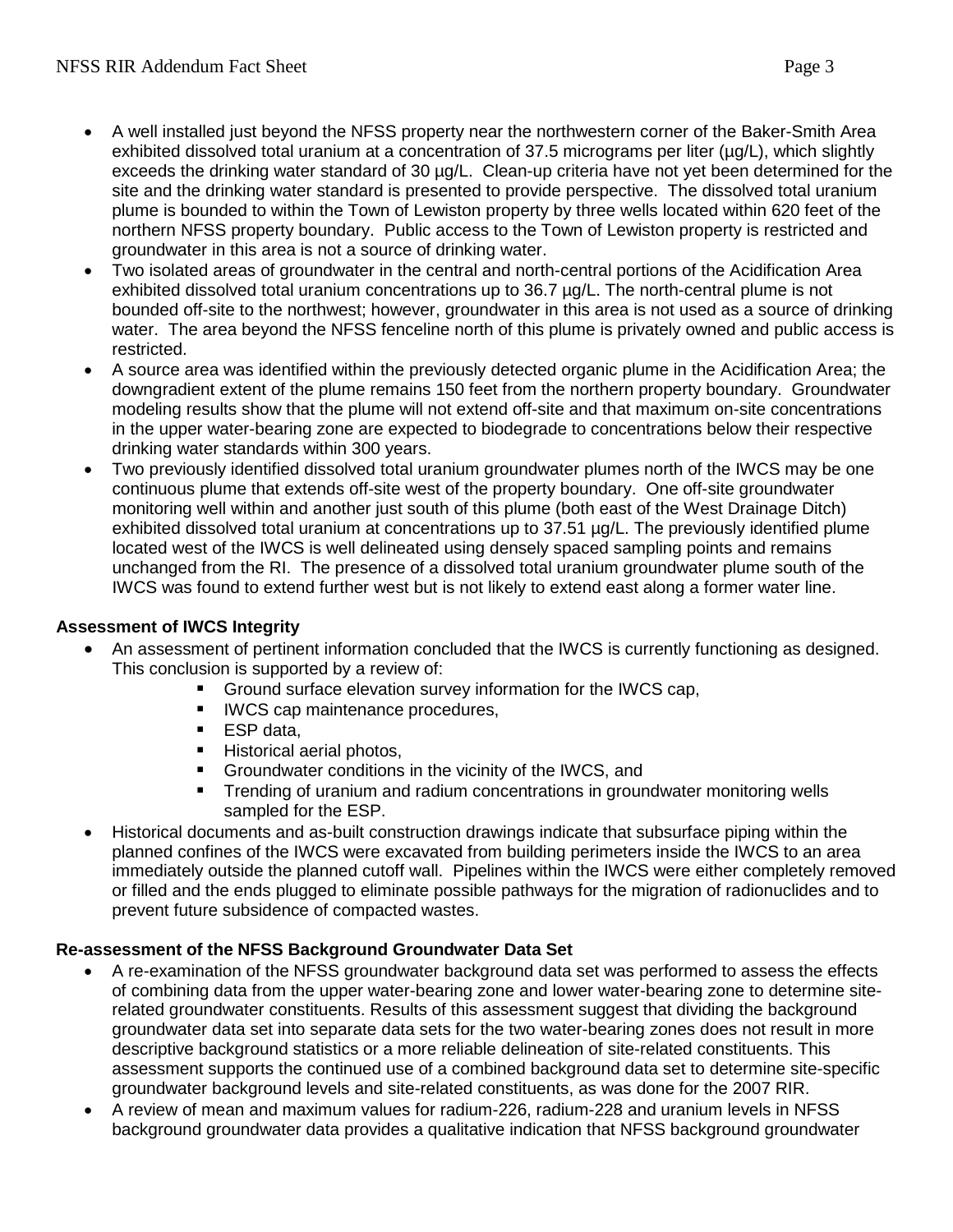levels for these radionuclides are comparable to typical levels observed in domestic groundwater sources. According to results of this review, it is appropriate to use NFSS background groundwater data for assessing current groundwater conditions at the NFSS.

#### **Comparison of NFSS Soil Background Levels to those in New York State and throughout the U.S.**

- A comparison of NFSS soil background levels to soil background data collected for the U.S., New York State, and Tonawanda, New York, supports the conclusion that the NFSS soil background data set is appropriate for evaluating the nature and extent of contaminants at the NFSS. The comparison of statistical values for parameters in the NFSS soil background data set to other background soil data set statistics indicate that, in many cases, the NFSS background levels appear to be less than background levels observed elsewhere in U.S., New York State, and Tonawanda soils. In cases where NFSS background levels appear to be greater than other soil background levels, the differences in the background values are often relatively small.
- Literature research revealed that in undisturbed areas, the U.S. average concentrations of radium-226 and uranium-238 show a nearly 1:1 correlation. The close relationship between radium-226 and uranium-238 activities observed in NFSS subsurface background soil lends credence to the conclusion that NFSS background soil locations are from an undisturbed area not affected by previous site operations.

#### **Review of Environmental Data for Former Building 401 Floor Core and Underlying Soil Samples, Railroad Ballast Samples, and Core Samples of Road Pavement from across the NFSS**

- Railroad ballast and road pavement core samples from across the site were screened using the NFSS site-specific background levels for surface soil, and no new site-related constituents were identified.
- Based on the calculated ratio of radium-226 and uranium-238 concentrations detected in Building 401 floor core and underlying soil samples and railroad ballast samples, it was determined that these materials were not impacted by former site operations but rather represent naturally-occurring radioactive material.
- Several road pavement core samples exhibited an elevated ratio of radium-226 to uranium-238 suggesting that these materials may be associated with former site operations. This issue will be reexamined during the Balance of Plant Feasibility Study.

#### **Review of NFSS ESP Data for Groundwater, Surface Water and Sediments**

- Enhancements to the ESP initiated in 2008 included the addition of 10 groundwater-monitoring wells analyzed for water quality parameters, supplemental radionuclides and isotopic uranium. Analytical results for these supplemental radionuclides in groundwater for 2008 and 2009 were below analytical detection limits.
- Enhancements to the ESP also included 5 new surface water and sediment locations (bringing the total number of locations up to 10). These were sampled twice a year (rather than annually) and analyzed for an expanded list of radiological and chemical parameters. Analytical results for surface water and sediment from the enhanced ESP sampling were merged with the RI data set and screened for siterelated constituents to identify chemicals of potential concern (COPCs) or radionuclides of potential concern (ROPCs) using the same technique as was used for the RI. No additional COPCs or ROPCs were identified in surface water. Additional COPCs and ROPCs were identified in sediment, but several of these locations are near the NFSS property boundary and may have been impacted by runoff onto the NFSS from adjacent properties. Because new COPCs and ROPCs were identified in sediments, these constituents will be subjected to further risk evaluation to confirm whether or not they are constituents of concern (COCs) (rather than simply COPCs and ROPCs) during the Balance of Plant Feasibility Study.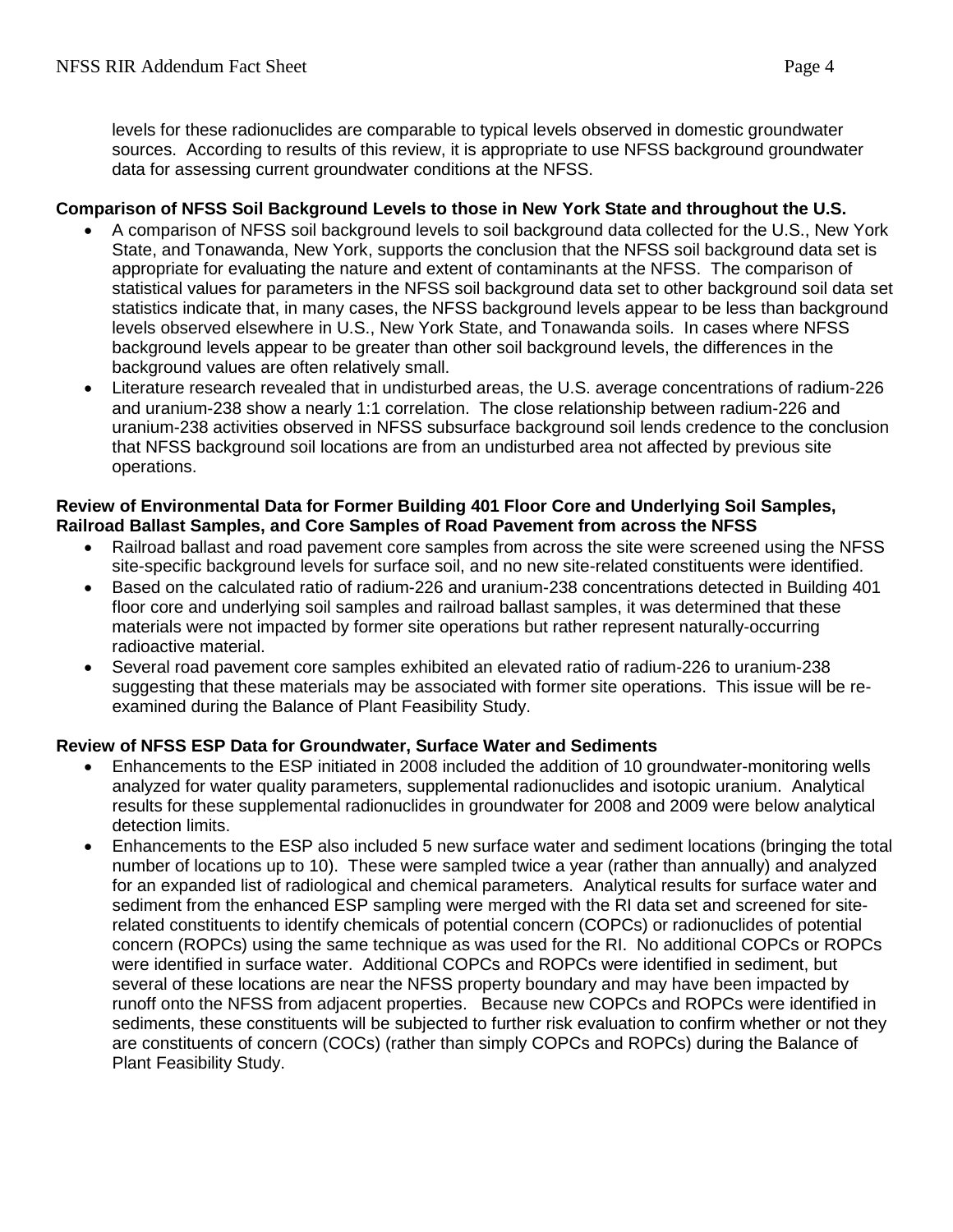#### **Review of Radiological Data for Underground Utility Lines on the Former Lake Ontario Ordnance Works Property**

- To investigate the possibility that radiological contaminants migrated to the north of the NFSS via pipelines, split soil, sediment, and waste water samples collected in and/or around pipelines during the Lake Ontario Ordnance Works Underground Utility Remedial Investigation (performed between 2005 and 2007) were analyzed for radiological constituents. Based on process knowledge, the most heavily investigated and also most contaminated lines were the acid waste and sanitary lines since these lines carried operational wastewater to the former Lake Ontario Ordnance Works wastewater treatment plant. Fire suppression, drinking, process and cooling water pipelines were pressurized and carried clean water and were not expected to convey contamination.
- Low concentrations of NFSS-related radiological constituents were detected in several soil, sediment, and wastewater samples collected from the acid waste and sanitary pipelines. These pipelines were grouted in 2006 at the northern property boundary to prevent future migration off-site. In addition, no porous bedding material was observed around pipelines leaving the NFSS reducing the likelihood that pipelines act as preferential pathways for contaminant migration.

#### **Investigation Findings for Plutonium in Soil**

- The conclusion regarding the nature and extent of plutonium contamination in site soils presented in the 2007 RIR was re-evaluated using plutonium results from an additional 107 samples, including
	- <sup>1</sup> 17 samples collected during the RI that were inadvertently omitted from the RIR,
	- 40 soil samples collected during RIR Addendum activities, and
	- 50 drum samples containing waste soil from the RI and submitted for laboratory analysis during the RIR Addendum.

In addition, americium-241 data from 768 samples collected during the RI were reviewed since americium is considered an indicator of other transuranics associated with the nuclear industry, including plutonium.

- The re-evaluation concluded that:
	- Among the 17 samples analyzed for plutonium, 3 low-level detections were found but one of the detections had significant tracer interference and is not believed to be a plutonium detection;
	- Plutonium was not detected in any of the 40 soil or 50 drum samples collected during RIR Addendum activities; and
	- Among the 768 samples analyzed for americium, nine detections (about 1%) of americium were identified, so americium-241 was not determined to be a contaminant of concern at the NFSS, suggesting that other transuranics, such as plutonium, are unlikely to be present at significant concentrations or to be widespread in NFSS soils/sediments.
- During the NFSS RIR and RIR Addendum field investigations, a total of 166 samples of various environmental media were analyzed for plutonium. Of these samples, seven were reported as detections for plutonium-239/240; however, two contained significant tracer interference and are not believed to be positive plutonium results. Based on the low number and concentration of detections, as well as the analytical uncertainties of these findings, plutonium is not a significant or widespread contaminant at the NFSS.